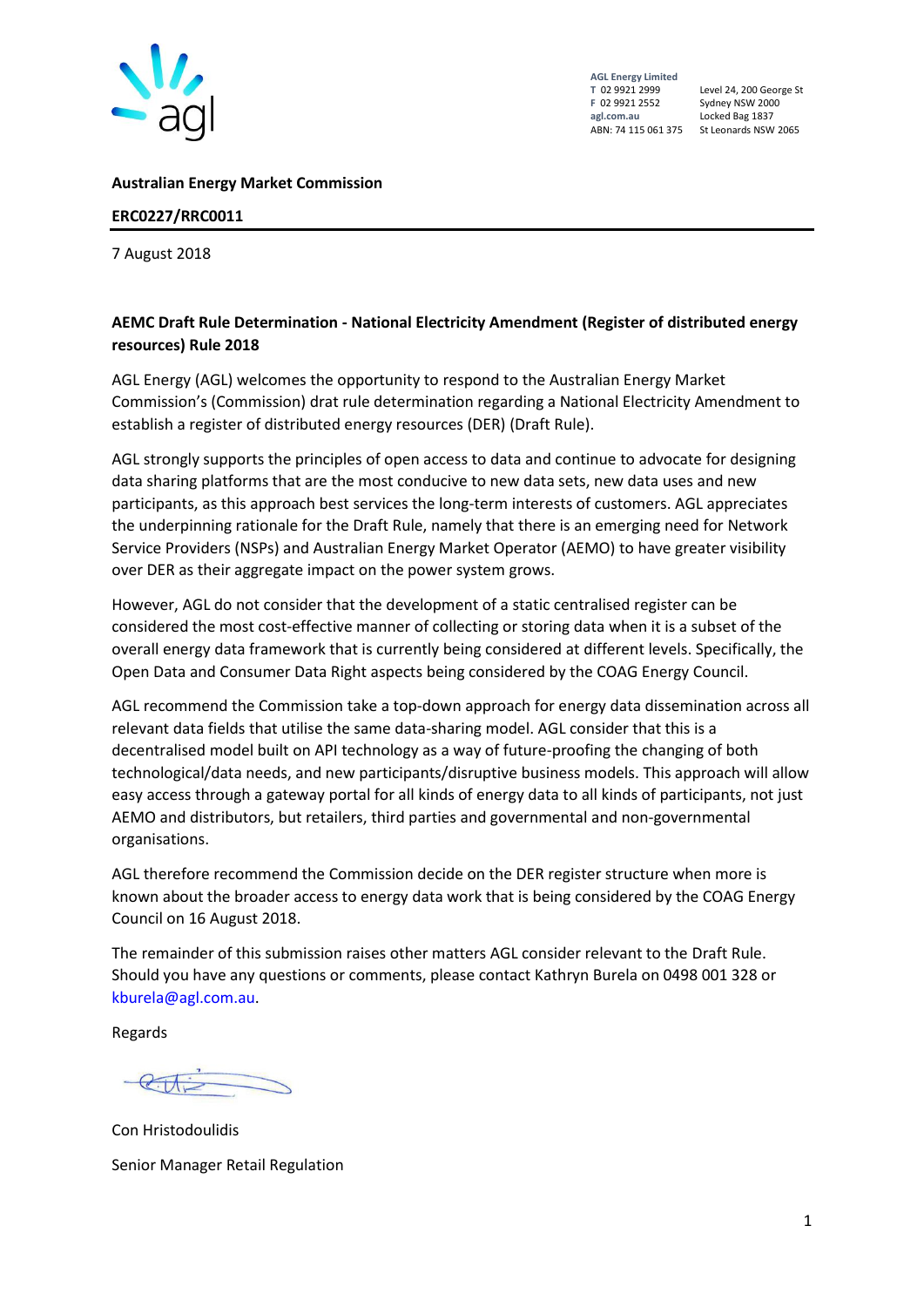

**AGL Energy Limited F** 02 9921 2552 Sydney NSW 2000

Level 24, 200 George St Locked Bag 1837 ABN: 74 115 061 375 St Leonards NSW 2065

#### **Consumer Data Right**

In AGL's view, the electricity grid of the future will be a gateway to multiple competitive platforms that enable a range of markets for customers. AGL considers that the energy market transformation presents an important opportunity to empower customers to more fully participate in the broader energy market.

AGL strongly supports a decentralised model as the most cost-efficient and long term viable option for the market in managing data across different participants, across Australia. AGL support designing data sharing platforms that allow for the use of existing data management tools by participants with data transferred via application programming interfaces (API).

A decentralised model, such as an API endpoint (or modifying the Shared Market Protocol (SMP)), would mean that all data collection and dissemination could be rolled out to various participants, whether retailer, network, NGO or other. This would ensure that as business models develop to disrupt retailer and network functions, the way data is collected and disseminated is maintained and fit-for-purpose.

In the draft determination, the Commission note that the DER register complements other initiatives such as the CDR – however this appears based on a presupposition that a centralised model is the most appropriate. If COAG endorses a decentralised model, then the regulatory burden and costs to participants in data sharing (and the potential duplication of data) will be higher than the Commission is currently anticipating.

# **Data collection and quality**

1

AGL recognise the benefits of the collection of information to assist in the operation of the power system and AEMO forecasting and modelling. However, AGL consider that the information collected regarding DER will benefit more than just network infrastructure planning and AEMO forecasting in the future. It will help inform accredited third-party providers under the CDR who will provide tailored products and services to customers based on their attributes. AGL note that AEMO strongly favoured one, consistent access framework for the DER register and broader standing and meter data by third party providers.<sup>1</sup> AGL continue to consider that a static register of DER assets is not the best way to gain insight into the behaviour of DER in aggregate.

AGL question the quality of information available in a static register. After the initial connection, it is difficult to track additions or alternations to the generator or the addition of battery storage equipment meaning the data will become less accurate over time. While any data can be valuable, it is unclear how the rule change will encourage data accuracy and indeed an outdated register may give the perception of more active DER than continue to be in use and as such will impact network investment decisions.

AGL support reduction of regulatory burden and costs where appropriate, but a cost-effective static register, with benefits that develop incrementally, $<sup>2</sup>$  means that a static register will only serve as a</sup> stop-gap as additional requirements are built in, more participants seek access and develop use for the data, and as the CDR requirements develop.

<sup>1</sup> AEMO, submission to consultation paper, p.3 <https://www.aemc.gov.au/sites/default/files/2018-04/AEMO.pdf>

<sup>2</sup> Draft determination, p.18 <https://www.aemc.gov.au/rule-changes/register-of-distributed-energy-resources>